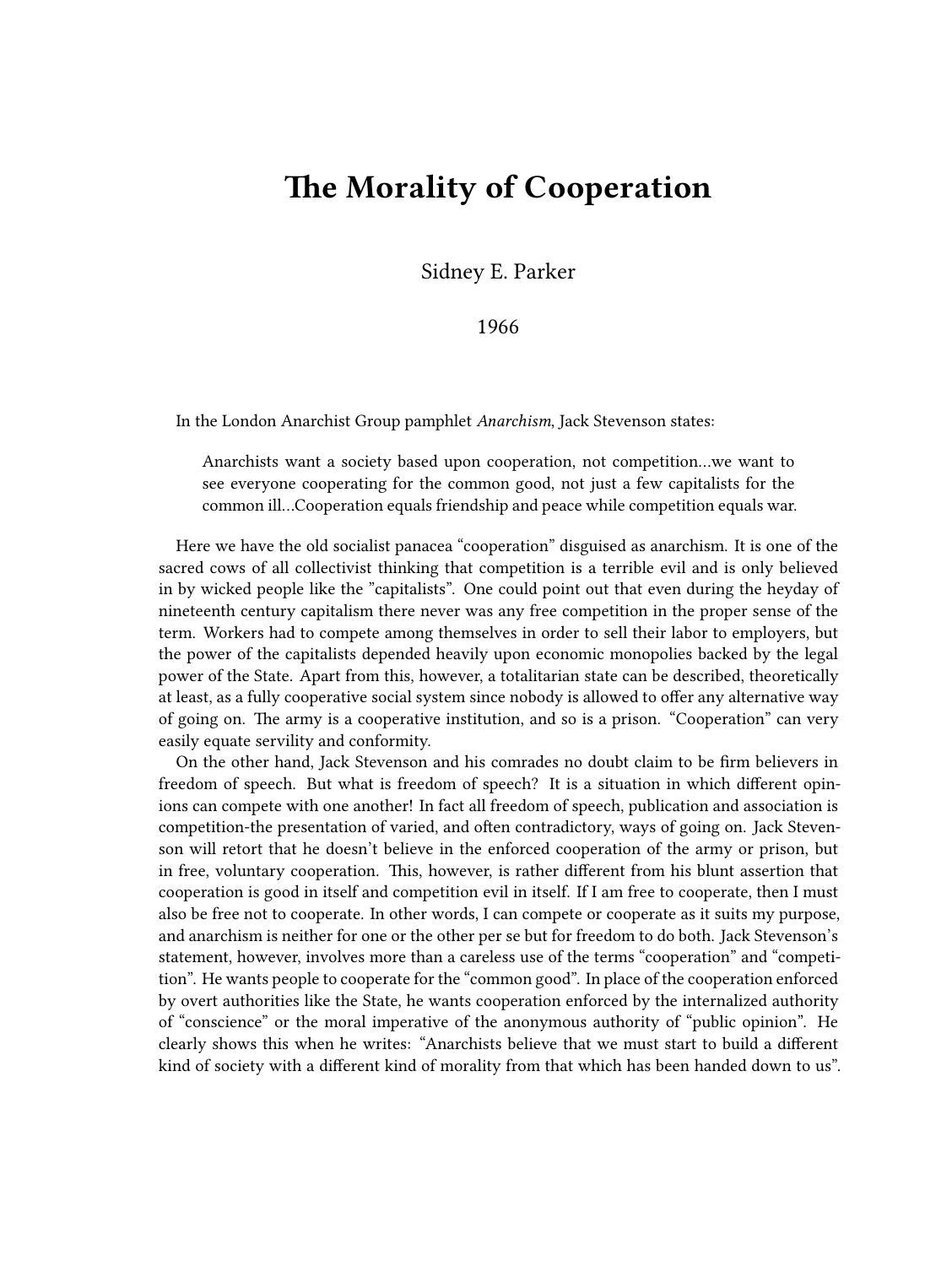In other words, let us abolish the authority of God and the State and replace it with the authority of Morality. This is not anarchism. It is simply substituting one kind of rulership for another.

Wooly thinking about morality and "freedom" is a basic trait of what passes for anarchism but is more often a craving for a womb-society — as is wooly thinking about cooperation and competition. Invocations of the "common good" and "humanity" still cripple the perspectives of many professed opponents of authority. As long as it remains so long will their "anarchism" be nothing but a variant of socialism, a castrated creature eternally torn between liberating the individual and stretching him on the rack of a new moral social order.